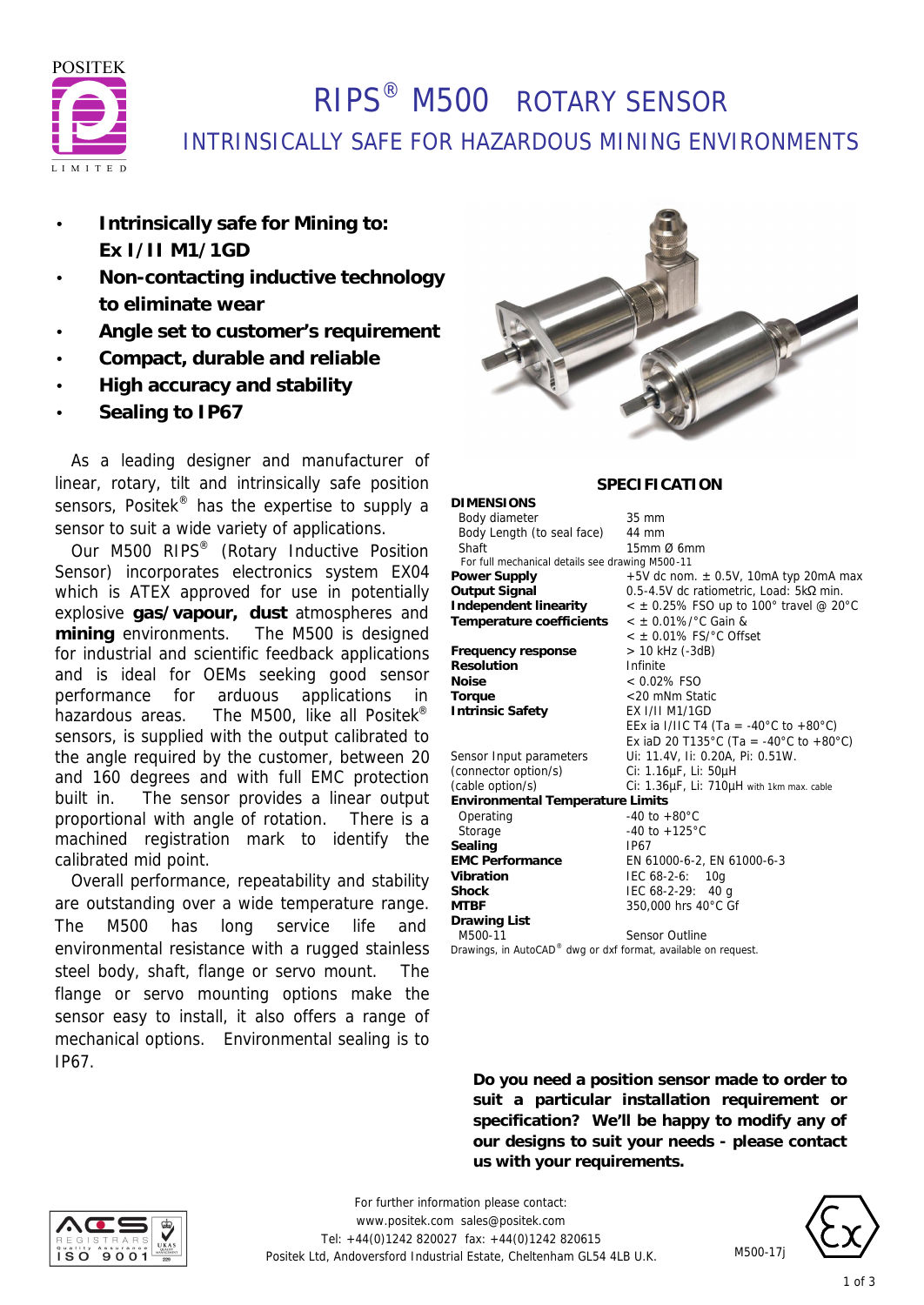

# RIPS® M500 ROTARY SENSOR INTRINSICALLY SAFE FOR HAZARDOUS MINING ENVIRONMENTS

Intrinsically safe equipment is defined as *"equipment which is incapable of releasing sufficient electrical or thermal energy under normal or abnormal conditions to cause ignition of a specific hazardous atmosphere mixture in its most easily ignited concentration."*

ATEX approved to; Ex I/II M1/1GD EEx ia IIC T4 (Ta = -40 $^{\circ}$ C to +80 $^{\circ}$ C) Ex iaD 20 T135°C (Ta = -40°C to +80°C)

Designates the sensor as belonging to; Groups I and II: suitable for all areas **(including mining)**, Category M1/1 GD: can be used in areas with continuous, long or frequent periods of exposure to hazardous gas (Zones 2 to 0) and dust (Zone 20), equipment remains energised.

Gas:

Protection class ia, denotes intrinsically safe for all zones Apparatus group IIC: suitable for IIA, IIB and IIC explosive gases.

Temperature class T4: maximum surface temperature under fault conditions 135°C.

Dust:

T135°C: maximum surface temperature under fault conditions 135°C.

Ambient temperature range extended to -40°C to +80°C.

It is imperative Positek<sup>®</sup> intrinsically safe sensors be used in conjunction with a galvanic barrier to meet the requirements of the product certification. The Positek X005 Galvanic Isolation Amplifier is purpose made for Positek IS sensors making it the perfect choice. Refer to the X005 datasheet for product specification and output configuration options.

### **Safety Parameters:-**

- Ui: 11.4V, Ii: 0.20A, Pi: 0.51W
- $Ci = 1.36 \mu F^*$  Li = 710 $\mu$ H<sup>\*</sup> (cable option/s)

 $Ci = 1.16 \mu F$  Li = 50 $\mu$ H (connector option/s)

\*Figures for 1km cable where:  $Ci = 200pF/m$  &  $Li = 660nH/m$ 

Sensors can be installed with a maximum of 1000m of cable. Cable characteristics must not exceed:-

Capacitance:  $\leq 200$  pF/m for max. total of: 200 nF. Inductance:  $\leq 660$  nH/m for max. total of: 660 µH

For cable lengths exceeding 10 metres a five wire connection is recommended to eliminate errors introduced by cable resistance and associated temperature coefficients.

ATEX approved sensors suitable for gas (X series) and dust (E series) applications, are also available from Positek.









### **TABLE OF OPTIONS**

±80° in increments of 1 degree.

**MEASUREMENT RANGE:** Factory-set to any angle from ±10° to

Full 360° Mechanical rotation.

### **ELECTRICAL INTERFACE OPTIONS**

The Positek® **X005** Galvanic Isolation Amplifier is available with 0.5-9.5V or 4-20mA transmission output options.

#### **CONNECTOR/CABLE OPTIONS** Conne

| ctor - Binder 713 series | IP67 |
|--------------------------|------|
| with PG9 gland           | IP67 |

Cable length >50cm – please specify length in cm up to 15000cm maximum.

We recommend all customers refer to the 3 or 5-Wire Mode Connection page.

## **MOUNTING OPTIONS**

Cable

| nge |  |  |
|-----|--|--|
| rvn |  |  |

2 off 4.5 mm x 30 degree wide slots, 48 mm PCD. Servo 2 mm wide groove, internal diameter 31.8 mm.

*For further information please contact:* www.positek.com sales@positek.com Tel: +44(0)1242 820027 fax: +44(0)1242 820615 Positek Ltd, Andoversford Industrial Estate, Cheltenham GL54 4LB U.K.



M500-17j